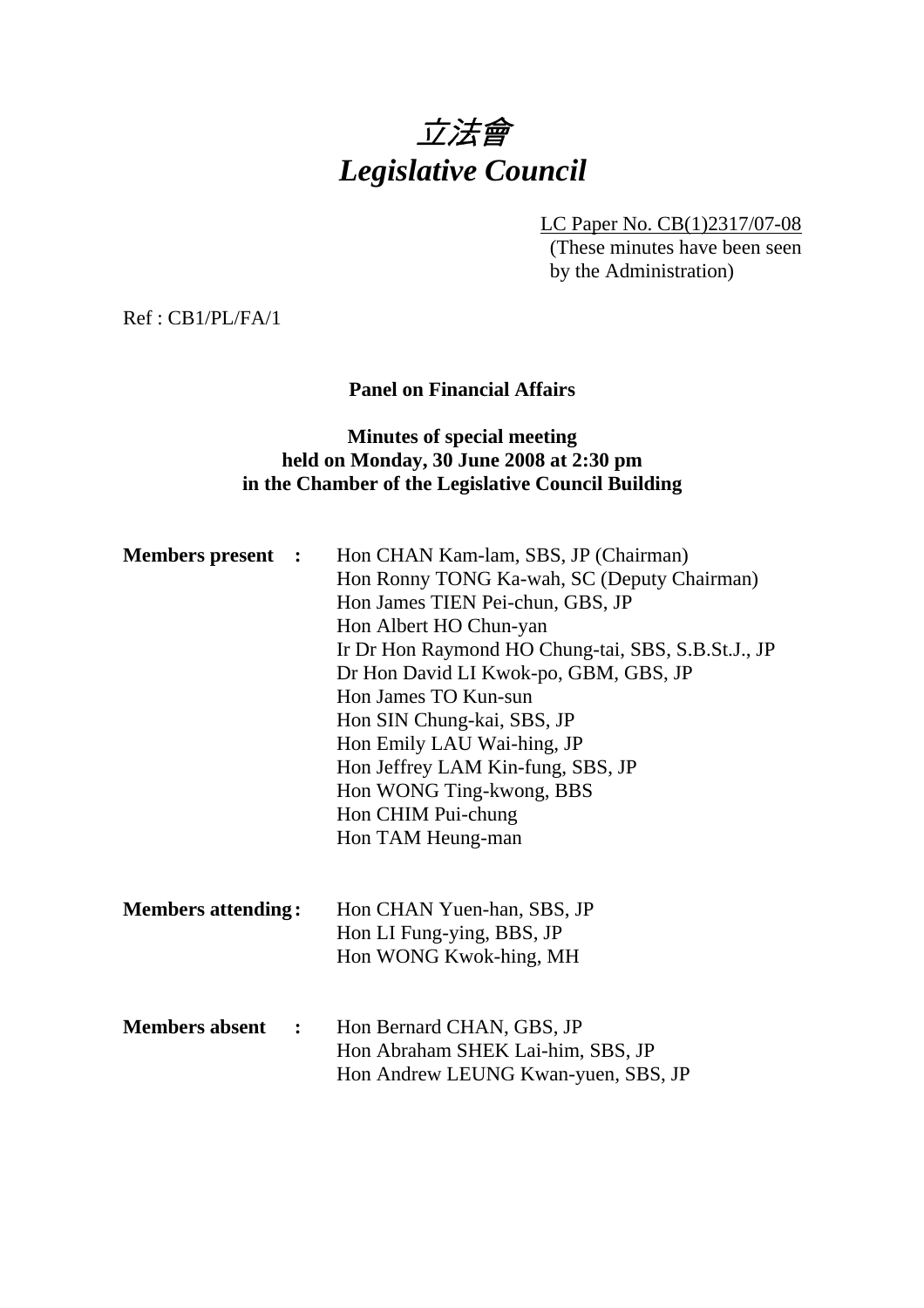| <b>Public officers</b><br>attending |                | Agenda Item I                                                                                                  |  |  |  |  |  |
|-------------------------------------|----------------|----------------------------------------------------------------------------------------------------------------|--|--|--|--|--|
|                                     |                | <b>Financial Services and the Treasury Bureau</b>                                                              |  |  |  |  |  |
|                                     |                | Ms Jenny CHAN<br>Principal Assistant Secretary for Financial Services and<br>the Treasury (Financial Services) |  |  |  |  |  |
|                                     |                | Mr Ryan CHIU<br>Assistant Secretary for Financial Services and the<br><b>Treasury (Financial Services)</b>     |  |  |  |  |  |
|                                     |                | Agenda item II                                                                                                 |  |  |  |  |  |
|                                     |                | Mr Parrish NG Ching-man<br>Acting Deputy Secretary for Financial Services and the<br>Treasury (Treasury) 3     |  |  |  |  |  |
|                                     |                | Mr Isaac CHOW Yiu-nam<br>Deputy Director of Government Logistics                                               |  |  |  |  |  |
|                                     |                | Mr Brian LEU Lap-yau<br>Government Counsel, Department of Justice                                              |  |  |  |  |  |
| <b>Attendance by</b><br>invitation  | $\ddot{\cdot}$ | <u>Agenda Item I</u>                                                                                           |  |  |  |  |  |
|                                     |                | <b>Mandatory Provident Fund Schemes Authority</b>                                                              |  |  |  |  |  |
|                                     |                | Mr Darren MCSHANE<br>Executive Director (Regulation & Policy)                                                  |  |  |  |  |  |
|                                     |                | Ms Gabriella YEE<br>Chief Manager (Policy Development & Research)                                              |  |  |  |  |  |
|                                     |                | The Federation of Hong Kong and Kowloon Labour<br><u>Union</u>                                                 |  |  |  |  |  |
|                                     |                | Mr LI Keung-tsang<br>Labour Rights Official                                                                    |  |  |  |  |  |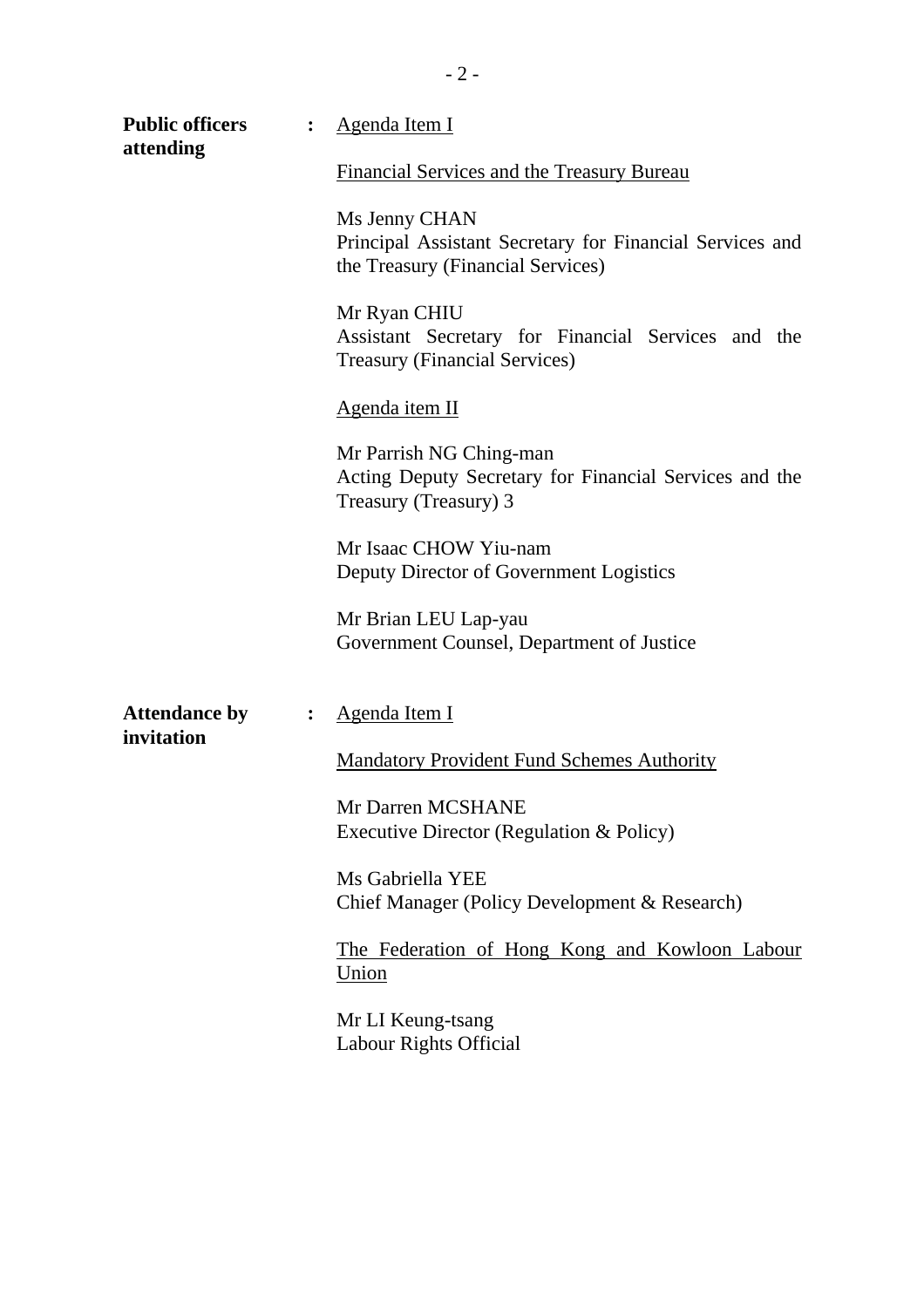#### The Hong Kong Federation of Trade Unions (Rights and Benefits Committee)

Mr SO Pak-chan Committee Member

Mr CHUNG Kam-man Secretary

The Hong Kong Chinese Importers' & Exporters' Association

Mr Michael HUI Hon Secretary

Mr CHENG Kwok-kee Committee Member

The Hong Kong Retirement Schemes Association

Ms LAU Ka-shi Chairman

Hong Kong Trustees' Association Ltd

Ms Carolyn BUTLER Chairman

Democratic Alliance for the Betterment and Progress of Hong Kong

Mr NG King-wah Financial Affairs Deputy Spokesman

The Democratic Party

Mr CHAN Ka-wai Vice-spokeperson on Labour Policy

Individual

Mr YEUNG Hing-choi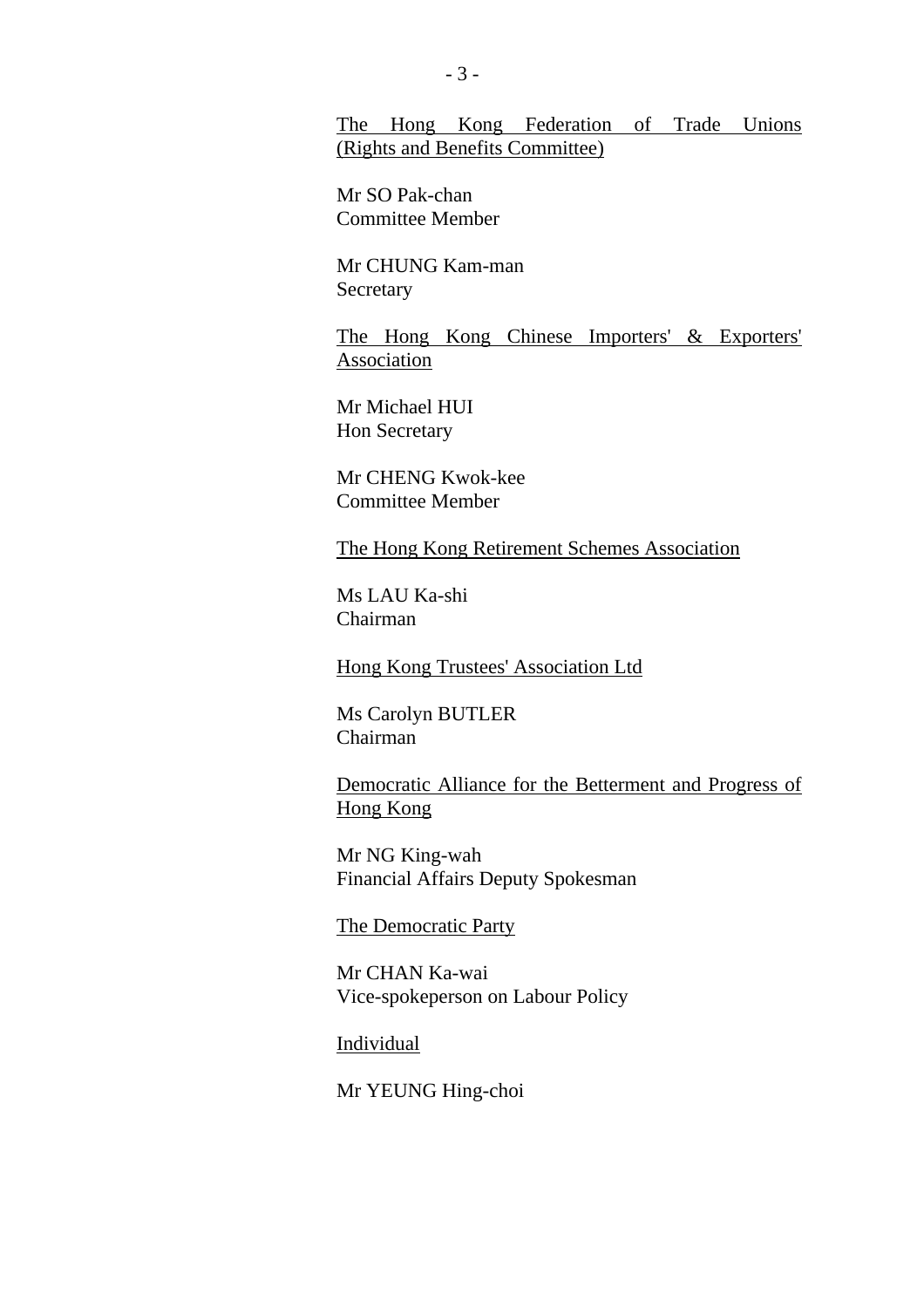| <b>Clerk in attendance:</b> | Miss Polly YEUNG<br>Chief Council Secretary (1)5    |
|-----------------------------|-----------------------------------------------------|
| <b>Staff in attendance:</b> | Ms Rosalind MA<br>Senior Council Secretary (1)8     |
|                             | <b>Ms Sharon CHAN</b><br>Legislative Assistant (1)8 |

#### Action

# **I. Increasing employees' control over Mandatory Provident Fund investment**

Submissions from organizations/individual not attending the meeting

| (LC Paper No. $CB(1)2014/07-08(05)$ | Chinese Manufacturers'<br>— The<br>Association of Hong Kong            |
|-------------------------------------|------------------------------------------------------------------------|
| LC Paper No. $CB(1)2014/07-08(06)$  | - Federation of Hong Kong Industries                                   |
| LC Paper No. $CB(1)2014/07-08(07)$  | — The Hong Kong Chamber of Small and<br><b>Medium Business Limited</b> |
| LC Paper No. $CB(1)2014/07-08(08)$  | — The Hong Kong Chinese Enterprises<br>Association                     |
| LC Paper No. $CB(1)2014/07-08(10)$  | - Mr YEUNG Wai-sing, MH, Eastern<br>District Council member            |
| LC Paper No. $CB(1)2061/07-08(01)$  | — Momentum $107$ )                                                     |

Members noted the above submissions from organizations/individual not attending the meeting.

#### Meeting with deputations/individual

2. The Chairman invited representatives of the deputations to present views on the Administration's proposal of increasing employees' control over Mandatory Provident Fund (MPF) investment.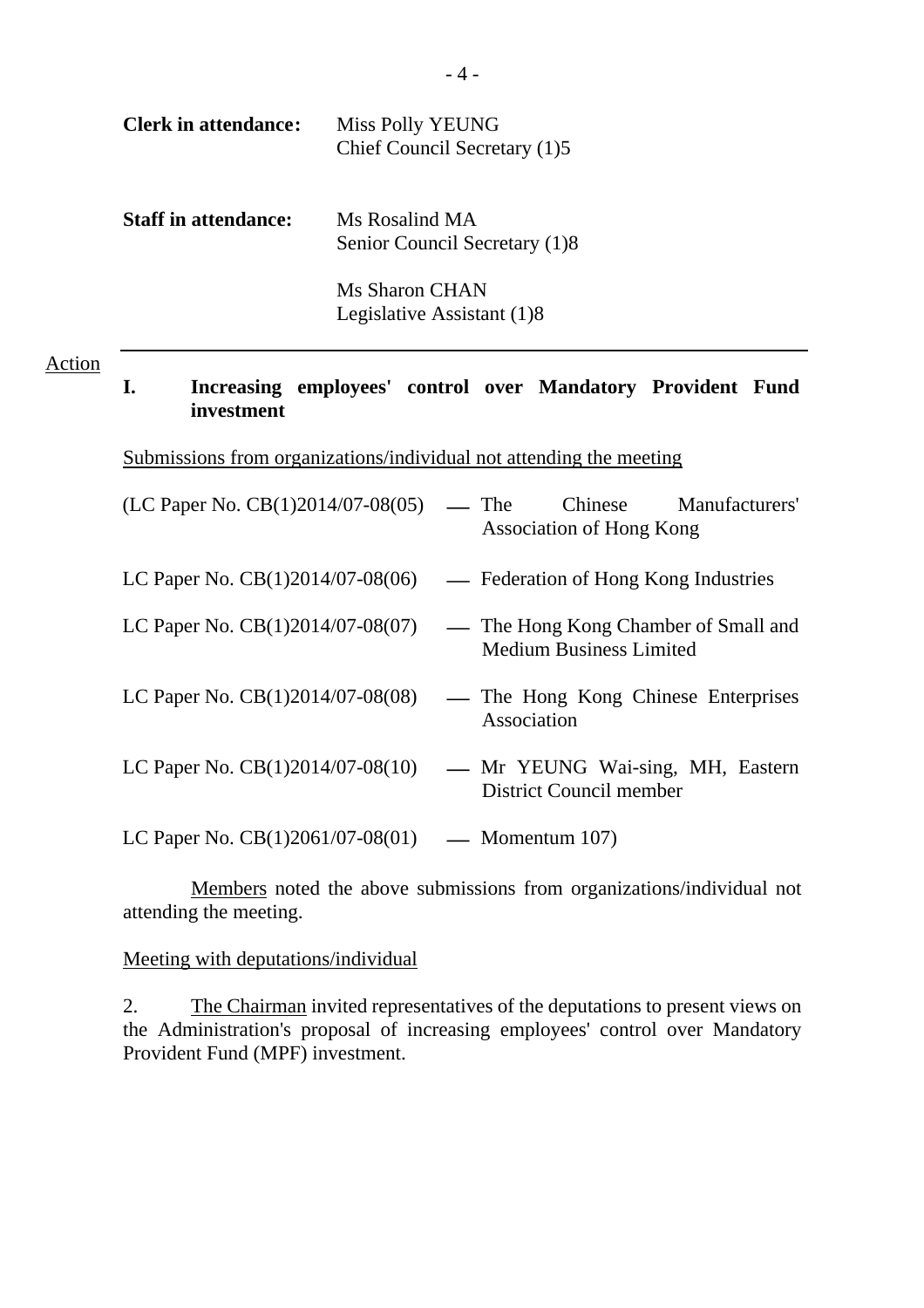## *The Federation of Hong Kong & Kowloon Labour Unions*  (LC Paper No. CB(1)2014/07-08(01) -- Submission)

3. Mr LI Keung-tsang, Labour Rights Official of the Federation of Hong Kong & Kowloon Labour Unions (FHKKLU), said that FHKKLU supported the proposal of the Mandatory Provident Fund Schemes Authority (MPFA) as it would facilitate market competition and help to drive down fees and charges of MPF funds. In the long run, scheme members should be allowed to transfer the accrued benefits derived from the employer's mandatory contributions to MPF schemes of their own choices. The current arrangement of offsetting of Severance Payment (SP) and Long Service Payment (LSP) under the MPF System, which was considered the greatest impediment to the transfer of employer mandatory contributions by employees, should be abolished.

# *The Hong Kong Federation of Trade Unions (Rights and Benefits Committee)*  (LC Paper No. CB(1)2078/07-08(01) -- Submission)

4. Mr SO Pak-chan, Committee Member of the Hong Kong Federation of Trade Unions (Rights and Benefits Committee), said that while the Federation agreed with MPFA's proposal, it considered that scheme members should be allowed to transfer the accrued benefits derived from both employer and employee mandatory contributions. MPFA should also increase the transparency of fees and charges of MPF funds and abolish the offsetting arrangement for SP/LSP.

## *The Hong Kong Chinese Importers' & Exporters' Association*  (LC Paper No. CB(1)2014/07-08(09) -- Submission)

5. Mr Michael HUI, Hon Secretary of the Hong Kong Chinese Importers' & Exporters' Association, said that the Association supported the MPFA's proposal to increase employees' control over MPF investment. This would enhance competition in the MPF market and help drive down fees and charges of MPF funds. The Association was nevertheless of the view that allowing employees to transfer the accrued benefits derived from both the employer and employee mandatory contributions would substantially increase the administrative burden and costs on employers, as well as bring about difficulties in the regulation of the MPF System.

*The Hong Kong Retirement Schemes Association*  (LC Paper No. CB(1)2105/07-08(01) – Submission)

6. Ms LAU Ka-shi, Chairman of the Hong Kong Retirement Schemes Association (HKRSA), said that HKRSA supported the current proposal. HKRSA was of the view that before implementation of the proposal, MPFA should launch education campaign to assist employees in making investment decisions, such as distributing publicity and educational materials and organizing workshops in all 18 Districts. During the initial period, the MPFA should consider limiting the number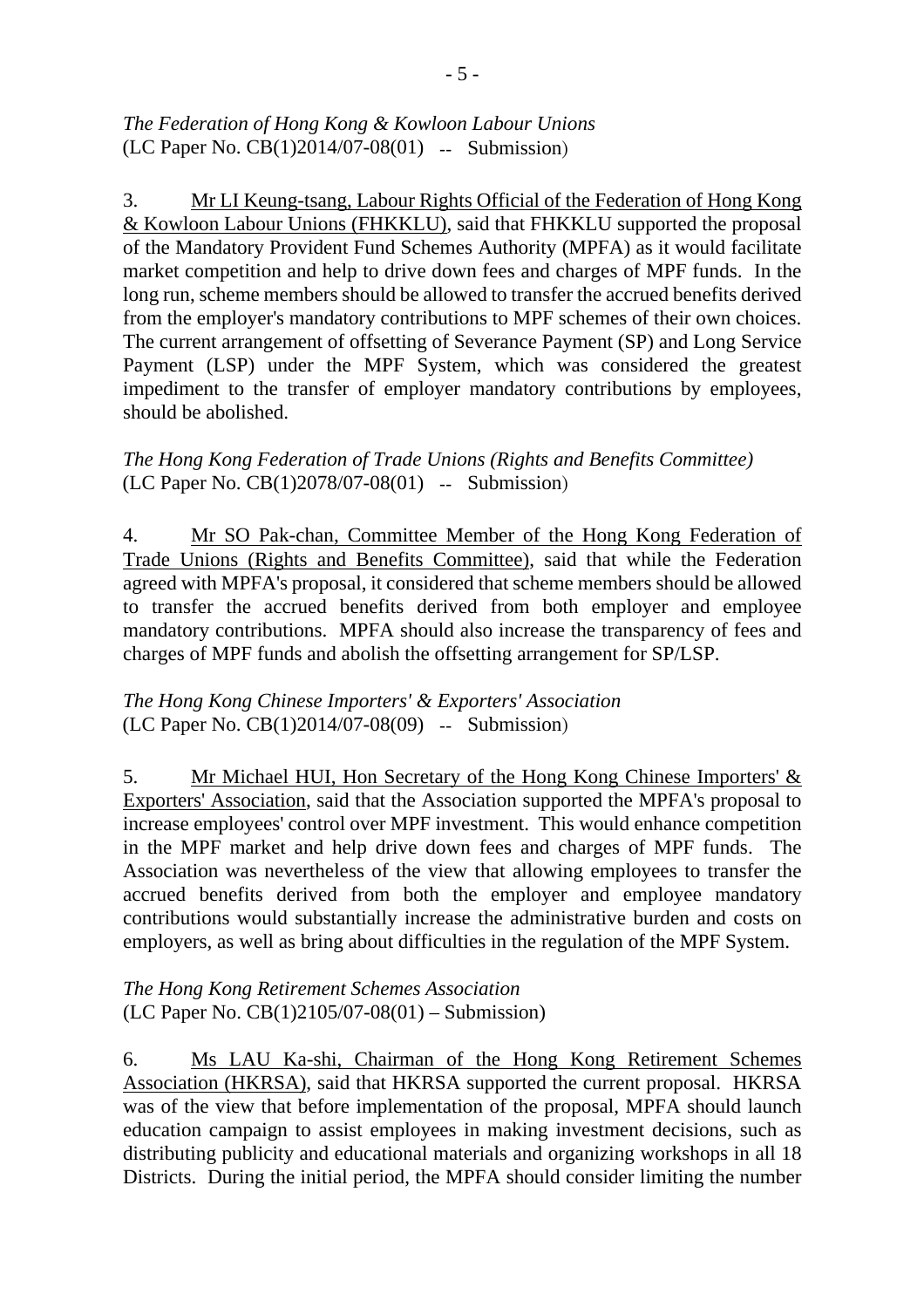of transfers to once per annum to avoid over-switching. HKRSA would continue to cooperate with the MPFA and other stakeholders in enhancing retirement protection for employees.

*Hong Kong Trustees' Association Ltd*  (LC Paper No. CB(1)2014/07-08(02) -- Submission)

7. Ms Carolyn BUTLER, Chairman of the Hong Kong Trustees' Association Ltd (HKTA), expressed the Association's support for the proposal. The Association considered that employees' choice for transfer be limited to once per annum for the initial two years to ensure that the record keeping system would not be overloaded and to discourage employees treating their MPF accounts as bank accounts rather than long-term retirement saving vehicles. The Association also supported MPFA's proposal to allow 12 months' lead time for trustees to make the necessary adjustments to their systems for implementation of the proposed change.

## *Democratic Alliance for the Betterment and Progress of Hong Kong*  (LC Paper No. CB(1)2078/07-08(02) – Submission)

8. Mr NG King-wah, Financial Affairs Deputy Spokesman of the Democratic Alliance for the Betterment and Progress of Hong Kong (DAB), said that DAB was concerned about the high fees and charges of MPF funds as a result of limited competition in the MPF market and the long-term impact of high fees on the accrued benefits of scheme members upon retirement. While agreeing in principle with the current proposal, DAB called on the Administration/MPFA to review the arrangement in the light of implementation experience with a view to allowing employees full control over their MPF investment in due course. DAB considered that introducing a "portable personal account system" would enable employees to better control their investment. This could in turn increase market competition, improve services and reduce fees and charges of MPF funds.

*The Democratic Party*  (LC Paper No. CB(1)2014/07-08(03) -- Submission)

9. Mr CHAN Ka-wai, Vice-spokesperson on Labour Policy of the Democratic Party (DP), pointed out that the MPFA's proposal would only bring about slight improvement in employees' control over MPF investment. DP considered that as the accrued benefits derived from mandatory contributions from both the employer and the employee were the employee's assets, the employee should be given full control of his MPF investment. The transparency of fees and charges of MPF funds should be increased to facilitate employees' in their choice of scheme trustees. This would help increase market competition, drive down the fees of MPF funds and protect the accrued benefits of employees in the long run.

*Mr YEUNG Hing-choi*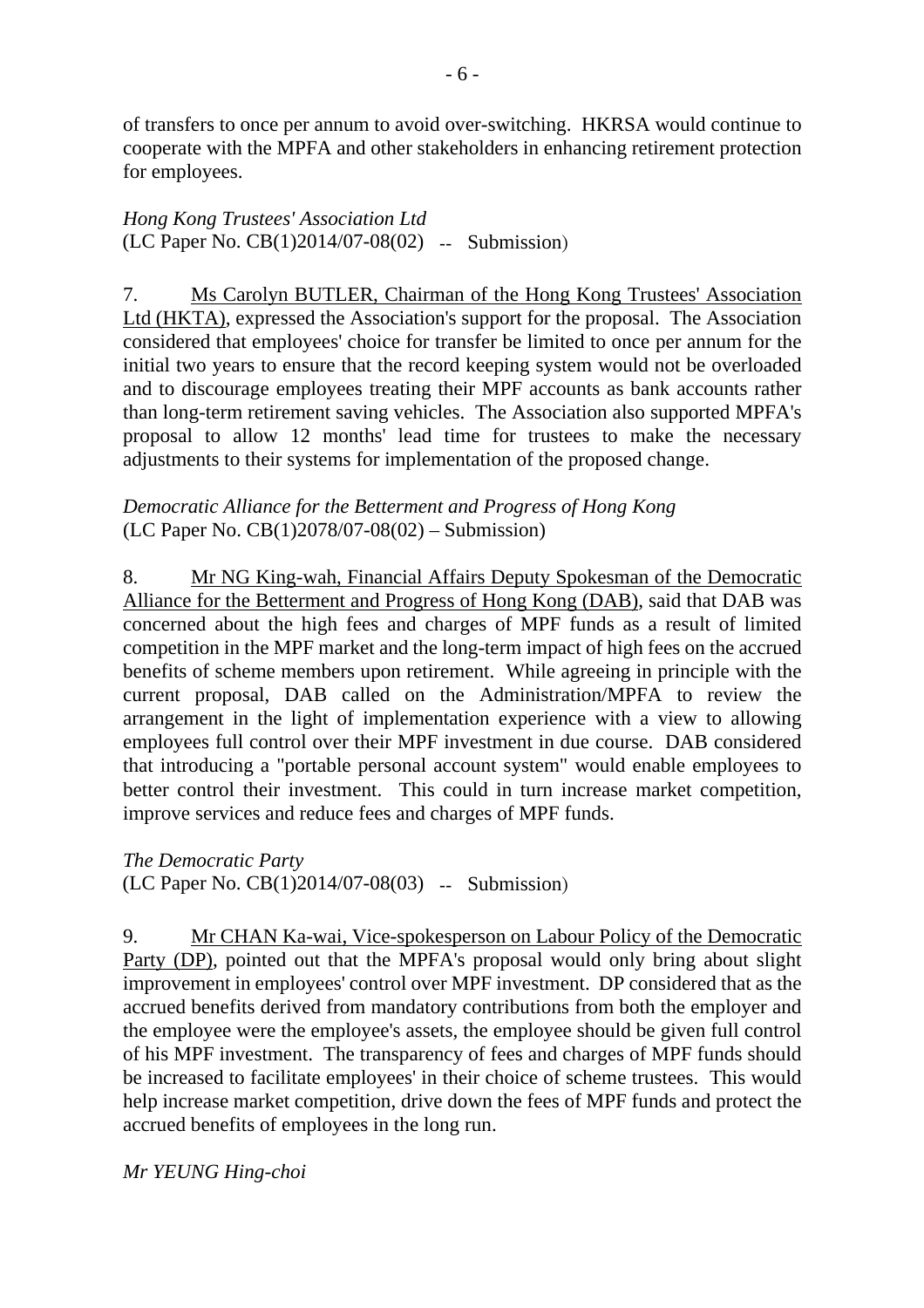(LC Paper No. CB(1)2014/07-08(04) -- Submission)

10. Mr YEUNG Hing-choi highlighted that while the proposal put forward by MPFA was a practicable approach to increase employees' control over their investment in the interim, consideration should be given to further expanding employees' control. Noting that MPFA had proposed to rename "preserved accounts" as "personal accounts" under the proposal, Mr YEUNG considered that the opportunity should also be taken to rename "Capital Preservation Fund" as "Capital Conservation Fund" to better reflect that this fund, though conservative in nature, might still incur loss. He was also of the view that the MPF System should be further improved by abolishing the SP/LSP offsetting arrangement. In allowing employees to transfer their accrued benefits to MPF schemes of their own choices, Mr YEUNG pointed out that employees should be provided with adequate information on the possible consequences of the transfer, such as the possible loss of bonus units offered by their existing scheme trustees under certain specified circumstances.

Meeting with the Administration/MPFA

|                                    | $(LC$ Paper No. $CB(1)2014/07-08(11)$ — Administration/MPFA's response to the<br>submissions on the proposal to increasing<br>employees' control over Mandatory<br><b>Provident Fund investment</b> |
|------------------------------------|-----------------------------------------------------------------------------------------------------------------------------------------------------------------------------------------------------|
| LC Paper No. $CB(1)1163/07-08(04)$ | -Administration/MPFA's<br>paper<br><sub>on</sub><br>increasing employees' control<br>over<br><b>Mandatory Provident Fund investment</b>                                                             |
| LC Paper No. CB(1)1381/07-08       | -Minutes of Panel on Financial Affairs<br>meeting on 8 April 2008 (Paragraphs 22 to<br>44))                                                                                                         |

*Pros and cons of the current proposal and alternative arrangements* 

11. Mr WONG Kwok-hing noted that a number of deputations considered the current proposal inadequate as it would only allow the employees halfway control, instead of full control, of their accrued MPF benefits. He doubted why the Administration/MPFA would not allow employees to choose the MPF scheme into which both the employer and employee mandatory contributions would be made. In reply, the Principal Assistant Secretary for Financial Services and the Treasury (Financial Services) (PAS(FS)) advised that as explained in the Administration/MPFA's paper provided to the Panel for the meeting on 8 April 2008, alternative arrangements to allow employees to transfer all the accrued benefits derived from both employer and employee mandatory contributions or to choose the trustee for making contributions would place an onerous burden on the trustees and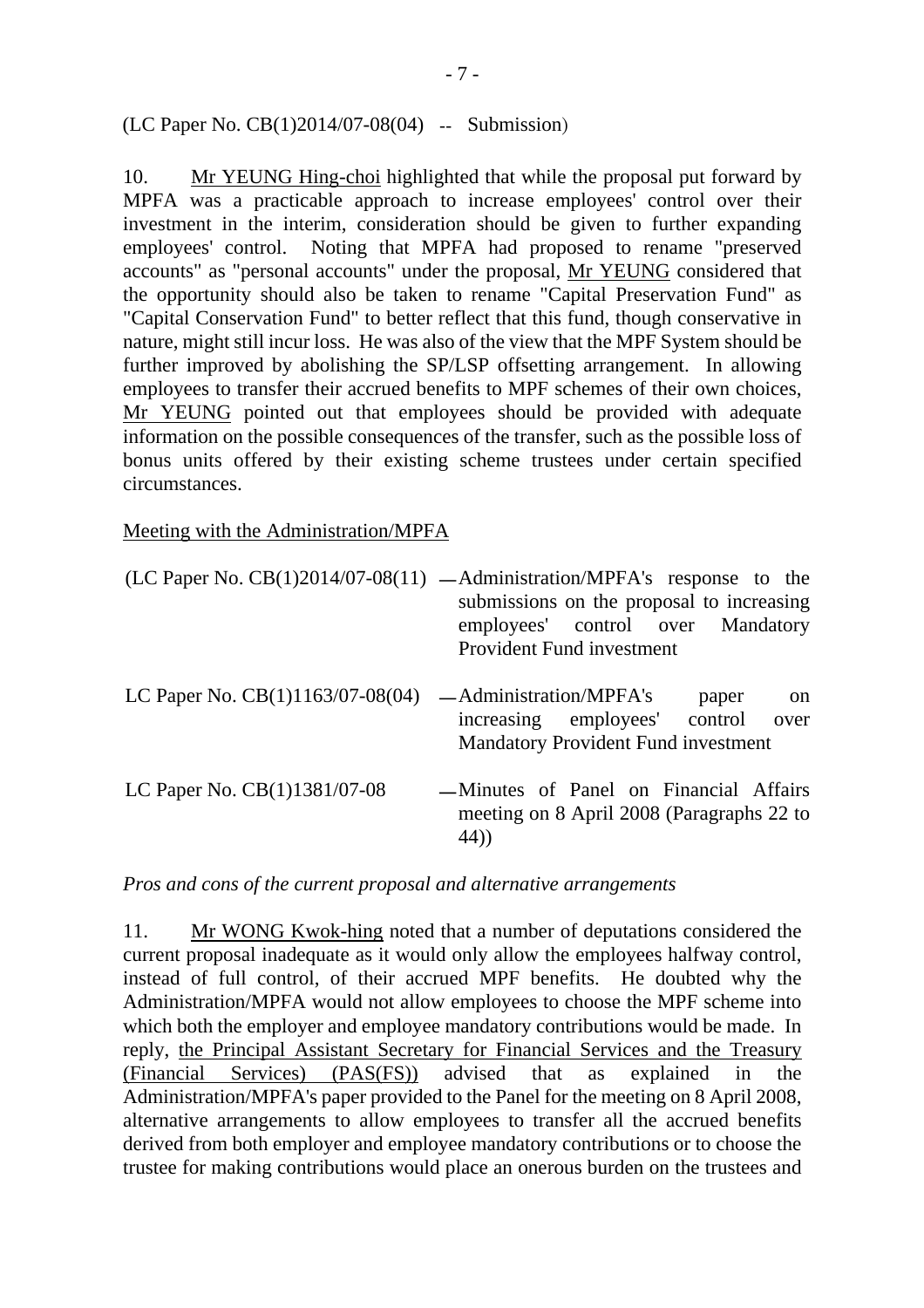the employers, such as the need to set up a system to keep records of transfers made by employees. The currently proposed arrangement, however, could be implemented with a shorter lead time and was considered more acceptable to the parties concerned. It was therefore a pragmatic option in the interest of employers, employees and trustees.

12. Ms LI Fung-ying shared the views of some deputations that the offsetting arrangement for SP/LSP under the MPF System should be abolished. She was of the view that the offsetting arrangement would substantially reduce the accrued benefits of employees upon their retirement and was therefore contrary to the objective of the MPF System to provide retirement protection for the workforce. Ms LI asked the Administration to seriously consider abolishing the offsetting arrangement.

13. In response, PAS(FS) advised that the offsetting arrangement actually predated the implementation of the MPF System as it had been permissible for employers to offset SP/LSP from the accrued benefits derived from the employers' contributions to occupational retirement schemes. She recapped that in the course of devising the current framework for the MPF System and related legislation, there had been extensive consultation and discussion among stakeholders. A consensus was finally reached that the offsetting arrangement for SP/LSP should be extended to apply to MPF benefits. Meanwhile, she pointed out that a review of the offsetting arrangement was not within the scope of the current proposal which sought to increase employees' control over their MPF investment.

14. Referring to the background leading to the current MPF System, Mr James TIEN recalled that the offsetting arrangement aimed at addressing employers' concern that the dual payment of contributions to an MPF scheme and the payment of LSP might amount to an obligation on employers to provide double retirement benefit for their employees. He said that Members of the Liberal Party and employers organizations generally supported the MPFA's current proposal. In Mr TIEN's view, the alternatives to allow employees greater control in their MPF investment might have their downside. For example, where an employee chose to invest all the contributions in highly risky investments and sustained losses, employers would have to top up the shortfall in the offsetting of LSP. He therefore opined that any further increase in employees' control over their MPF investment should only be considered at a later stage when a larger amount of accrued benefits would have accumulated in most employees' MPF accounts, so that losses in investment would not erode the amount available for offsetting LSP.

15. Mr Jeffrey LAM said that employers in Hong Kong were generally supportive of the MPF System. He shared Mr TIEN's view about the downside of allowing employees full control over their MPF investment. Mr LAM pointed out that in the event that investment losses had depleted the accrued benefits to such an extent that the payment of SP/LSP could not be fully offset, employers would have to top up the shortfall. He was concerned that employers of small and medium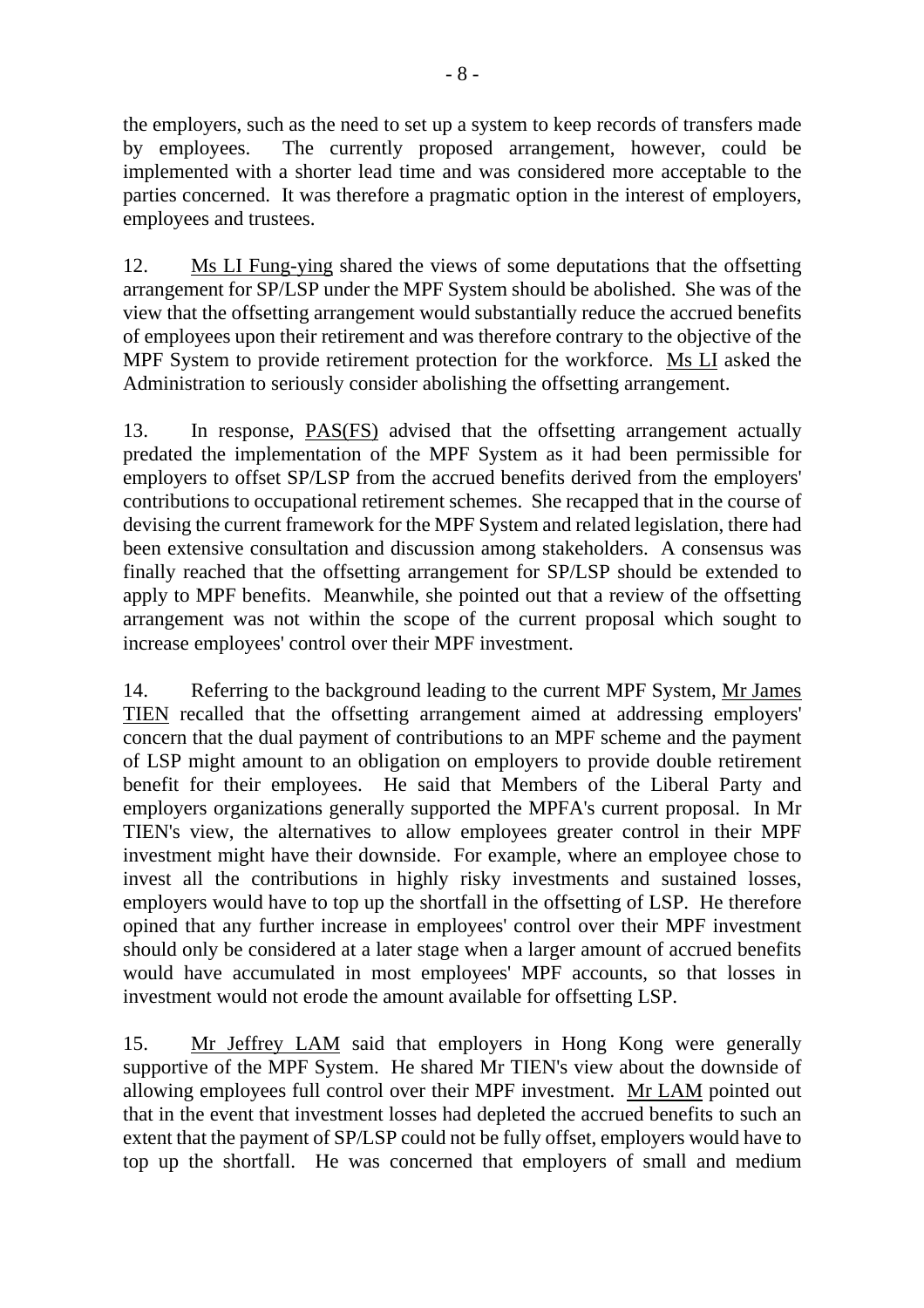enterprises (SMEs) might have difficulty in securing extra funds to meet the shortfall. He also highlighted the increased administrative burden on employers, notably SMEs, if very frequent transfers were made by employees to different schemes. Mr WONG Ting-kwong shared the concern about the difficulties of SMEs in coping with the increased financial burden if the existing SP/LSP offsetting arrangement would be abolished as suggested by some deputations.

16. Mr YEUNG Hing-choi held a different view on the possible burden on employers in topping up the shortfall for offsetting of SP/LSP. He referred to an example that if an employee resigned from the job on his own accord, the employer would not be required to pay any SP to the employee. Hence, the employer would not need to invoke the offsetting arrangement at all.

17. Noting the concerns about the SP/LSP offsetting arrangement, Mr SIN Chung-kai asked whether the labour sector would consider a compromised approach, say, by setting aside part of the employer's mandatory contributions for offsetting future payment of SP/LSP and allowing employees to transfer the remaining part.

18. In this regard, Mr LI Keung-tsang of FHKKLU said that the current SP/LSP offsetting arrangement would defeat the purpose of the MPF System, because in the long run, the accrued benefits available to the employees upon their retirement would be substantially reduced after several offsettings. In the view of FHKKLU, if offsetting arrangement was to be included, only the accrued benefits derived from the voluntary contributions made by employers (i.e. contributions in excess of the 5% mandatory contributions) could be used for offsetting the payment of SP/LSP. Mr YEUNG Hing-choi shared a similar view. Mr LI further stated that abolishing the SP/LSP offsetting arrangement under the MPF System could remove the impediment to the transfer of employer mandatory contributions by employees as the employers would no longer need to ascertain the accrued benefits derived from their mandatory contributions for the purpose of SP/LSP offsetting.

19. The Chairman advised that the offsetting arrangement under the MPF system was a controversial subject over which different stakeholders would have divergent views. He asked members to focus the discussion at this meeting to the proposal to increase employees' control over MPF investment. The subject on SP/LSP offsetting arrangement might be dealt with at meetings of the Manpower Panel if members so wished.

20. Mr SIN Chung-kai sought the MPFA's elaboration on the implementation problems if employees were allowed to also transfer the benefits derived from the employer's mandatory contributions. In response, the Executive Director (Regulation & Policy), Mandatory Provident Fund Schemes Authority (ED(R&P)/MPFA) advised that apart from concerns about enforcement difficulties in detecting default contribution cases and the administrative burden on employers, there would also be practical difficulties administering the offsetting of SP/LSP.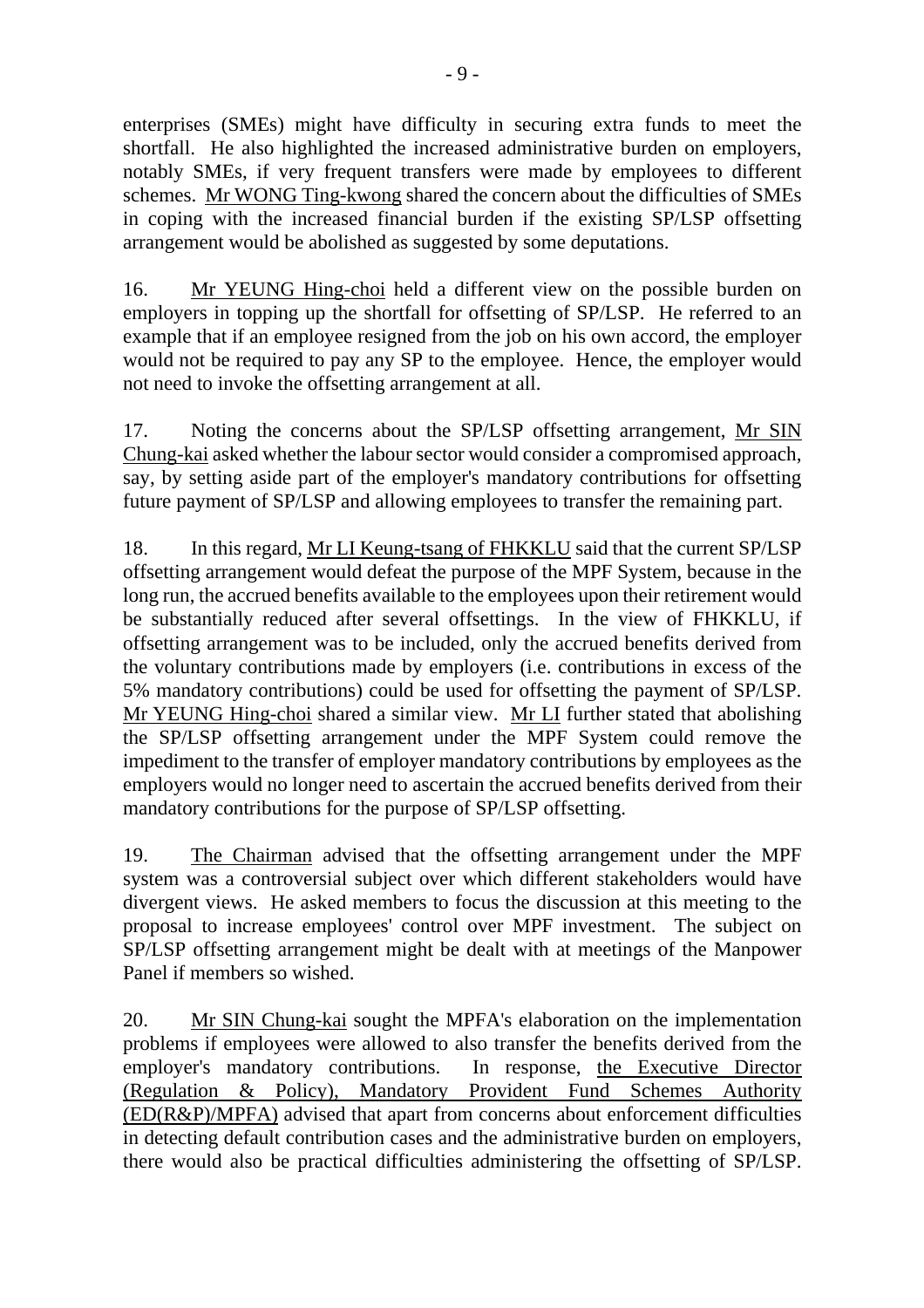Under the SP/LSP offsetting arrangement, an employer needed to ascertain the amount of the benefits derived from employer mandatory contributions from the scheme trustee which was managing such contributions. If employees were given full control over the investment of both the employer and employee mandatory contributions, the employer might experience practical difficulty or delays in tracing the MPF scheme trustees for ascertaining the accrued benefits derived from the employer's mandatory contributions.

21. Miss CHAN Yuen-han opined that the SP/LSP offsetting arrangement under the MPF System was the major impediment to the portability of employer mandatory contribution as employers were concerned about the need to top up the amount for payment of SP/LSP should the MPF investment chosen by employees sustain losses. Miss CHAN was of the view that the accrued benefits derived from both employer and employee mandatory contributions should form part and parcel of the employees' retirement benefits. She saw no reason why employees should not be given full control over the investment of the assets in their MPF accounts. Mr WONG Kwok-hing echoed Miss CHAN's view and requested to put on record their request for employees' full control of their MPF investment. Mr WONG also stated that Members of the Hong Kong Federation of Trade Unions objected to the SP/LSP offsetting arrangement under the MPF System. In this connection, Miss CHAN and Mr WONG informed members that they allowed staff of their Members' offices full control over the accrued benefits derived from both employer and employee mandatory contributions and that the arrangement had proved to be a successful experience. They called on the Administration to deal with the portability proposal in a fair and proactive manner, instead of allowing employees only halfway control of their MPF investment as currently proposed.

22. PAS(FS) reiterated that the MPFA had formulated the current proposal after examining alternative arrangements for increasing employees' control over their MPF investment. Consideration had been given to the pros and cons of different options including the possible administrative and cost implications on the parties concerned, which might affect the time required to implement the proposal. Where a certain option would require substantial procedural changes or legislative amendments, early implementation would not be possible. PAS(FS) nevertheless took note of the views and concerns of some Members and deputations on further increasing the control of employees over their MPF investment. ED(R&P)/MPFA added that having regard to the two-fold objectives of the proposal, i.e. increasing employees' control over their MPF investment and driving down the fees and charges of MPF funds, the current proposal represented the best compromise in the interest of employees, employers and trustees and could be implemented early under the existing infrastructure.

23. Mr WONG Ting-kwong was concerned about measures to facilitate employees in making wise choices in their MPF investment when greater control was given to them under the current proposal. In response, PAS(FS) assured

Admin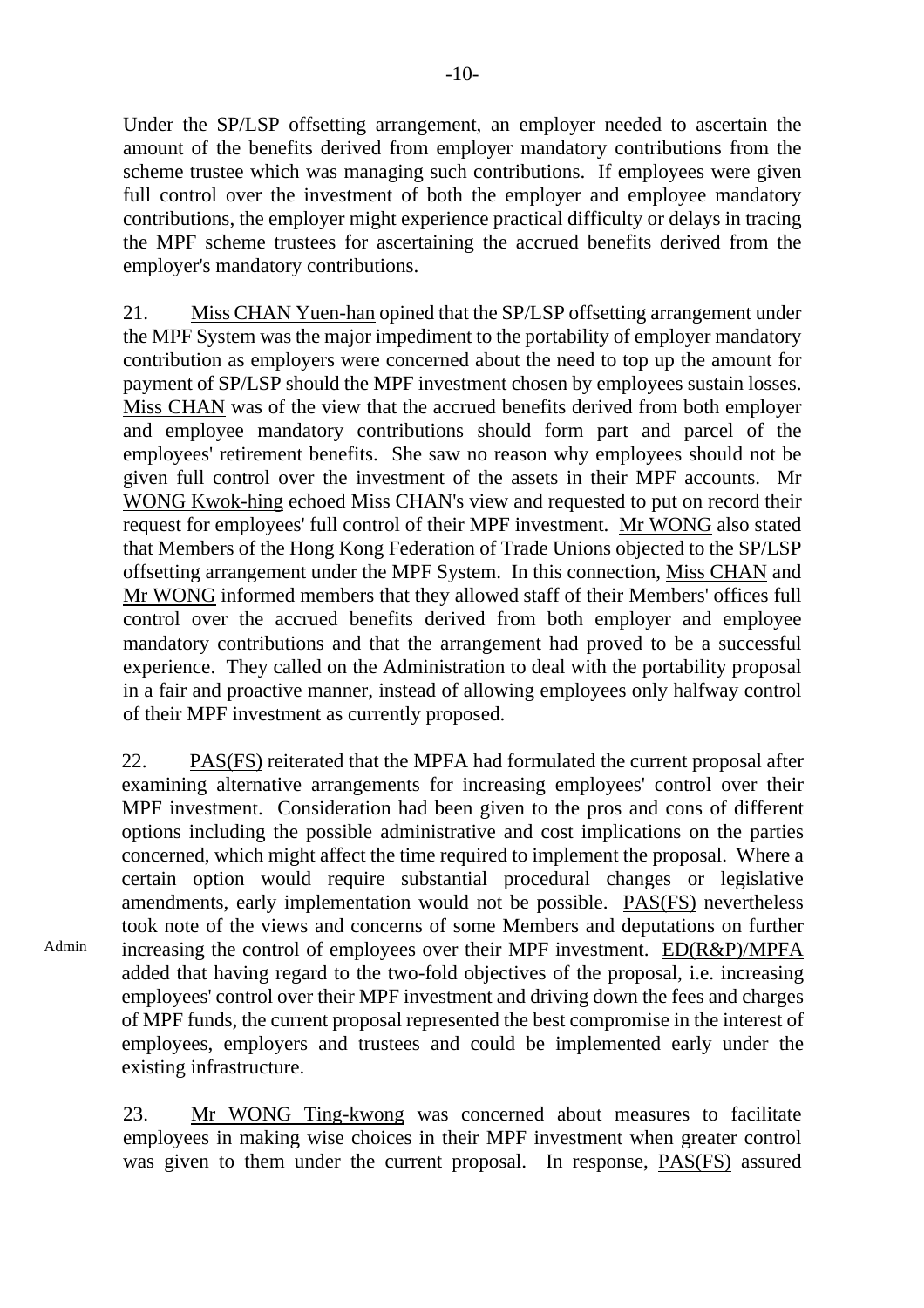members that MPFA would enhance its publicity and education efforts to help scheme members understand the risks and features of different types of MPF funds so that they could make informed decisions which could best meet their investment needs.

# *Fees and charges of MPF funds and management of accounts*

24. Mr WONG Kwok-hing was concerned that upon retirement, the accrued benefits of employees holding a number of preserved accounts would be eroded by the exorbitant fees charged by different scheme trustees. He enquired about measures to safeguard employees' accrued benefits against the impact of high fees and charges.

25. Mr WONG Ting-kwong expressed concern about the consolidation of preserved accounts held by employees, and enquired whether employees were allowed to consolidate the benefits derived from both employer and employee mandatory contributions in different preserved accounts into one personal account to facilitate management.

26. In reply, ED(R&P)/MPFA advised that under the existing MPF System, scheme members could consolidate their preserved accounts holding benefits derived from previous employments into one preserved account. PAS(FS) and ED(R&P)/MPFA pointed out that the proposed renaming of "preserved accounts" as "personal accounts" would instill a greater sense of ownership of MPF accounts by the employees. This would be consistent with the educational efforts of MPFA to encourage scheme members to manage their MPF accounts, including consolidating preserved accounts for better management.

27. Noting the concern of representatives of HKRSA and HKTA about the possible adverse impact of frequent transfers of accrued benefits to different MPF schemes, Ms LI Fung-ying asked how an employee should exercise his right of transfer at least once a year under the MPFA's proposal. In response, PAS(FS) advised that the proposal would give employees the right to decide, at least once a year, on whether they would like to transfer the benefits derived from their mandatory contributions to an MPF scheme of their own choice. Employees would be at liberty to decide to keep the benefits with the MPF scheme chosen by their employers. To facilitate employees in making informed decisions on transfers, MPFA would step up public education to remind employees of the need to understand the features and merits of different MPF schemes before making their choice.

28. Ms LAU Ka-shi of HKRSA clarified that the Association's suggestion was to limit the employee's frequency of transfer to once a year during the initial period of implementation of the proposal. This would allow time for them to gain more knowledge and experience in MPF investment.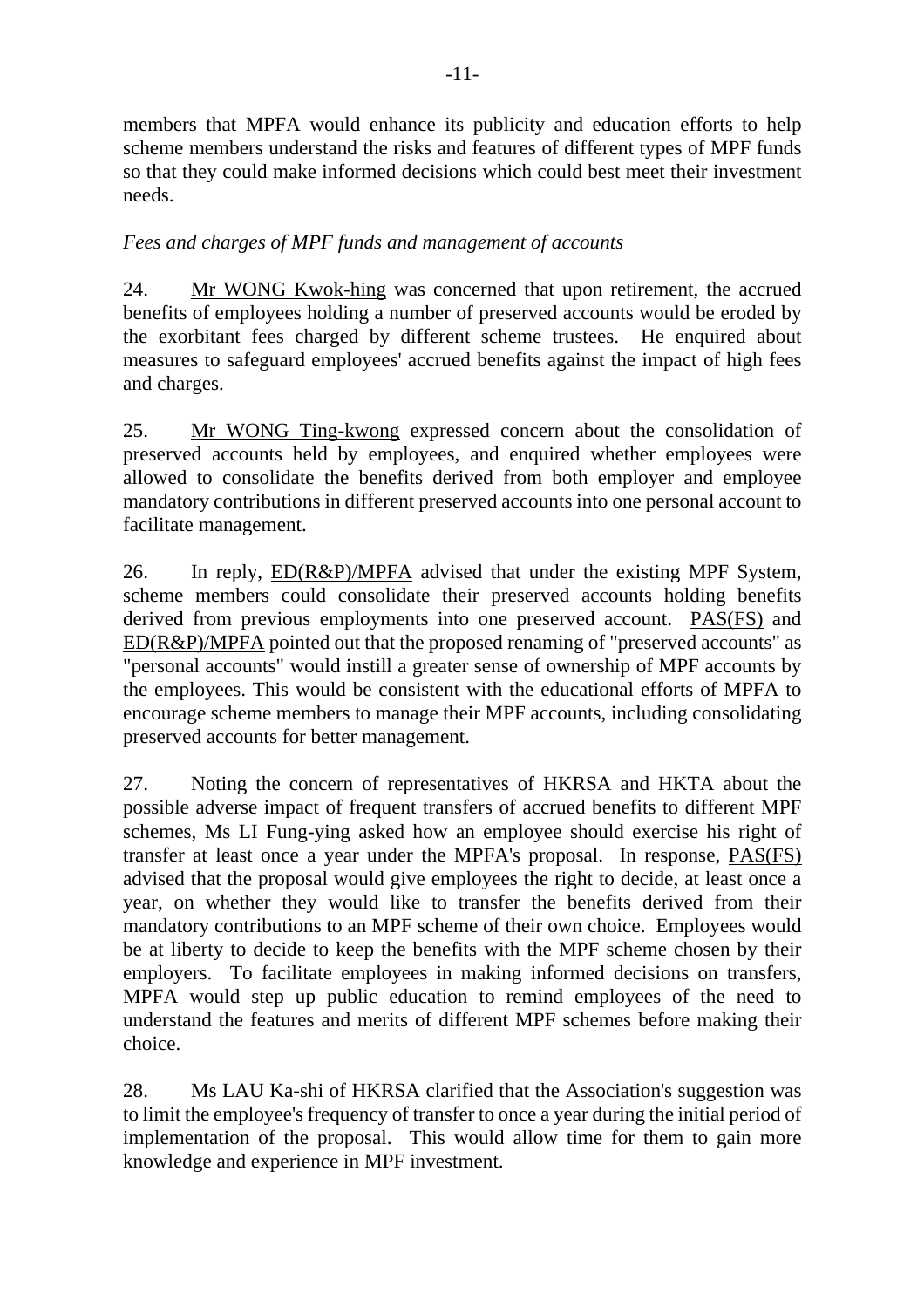29. Mr Jeffrey LAM and Mr James TIEN expressed concern about the prevailing high fees and charges of MPF funds. Mr TIEN opined that as individual employees might not possess the expertise and the bargaining power in negotiating with scheme trustees the terms and fees of MPF funds, allowing employees full control of their MPF investment might not necessarily increase investment returns or drive down fees of MPF funds. In this connection, Mr TIEN remarked that as he could recall, before the implementation of the MPF System, the fees and charges for Occupational Retirement Schemes (ORSO schemes) were relatively lower than those currently charged by MPF schemes. This might be because employers were inclined to choose lower-risk investment under MPF schemes so as to avoid losses and minimize the need to top up the shortfall for offsetting of SP/LSP. He also commented that the operation of ORSO schemes, participation of which was voluntary, had been subject to less controversy.

30. Mr YEUNG Hing-choi remarked that direct comparison of the operation and charges of ORSO schemes and MPF schemes might not be appropriate as employers participated in ORSO schemes on a voluntary basis for the retirement protection of their employees. Hence, it would be understandable for them to have the right to choose the scheme trustee. Moreover, unlike MPF schemes the fees and charges of which were borne by employees, the relevant fees under the ORSO schemes were usually borne by employers. It was therefore in the employers' interest to identify ORSO scheme trustees charging reasonable fees for providing ORSO schemes for their employees.

31. Mr WONG Kwok-hing enquired about measures to monitor the levels of fees and charges of MPF funds, such as disseminating information on fees and charges of different scheme trustees through open platforms. In reply, PAS(FS) advised that in the past year or so, a number of MPF scheme trustees had taken the initiative to reduce their fees and charges in response to the calls of the community. MPFA had also devoted efforts in increasing the transparency of fees and charges of MPF funds, through measures such as the launching of a web-based MPF Fee Comparative Platform for disclosure of information on MPF funds.

# Concluding remarks

32. Summing up, the Chairman said that the current proposal was a step forward for increasing employees' control over MPF investment, despite that the call for full control was not met. The Chairman recalled that during the scrutiny of the bill to provide a statutory framework for the MPF System, he had expressed the view that employees should have a say in choosing the scheme trustees in respect of the mandatory contributions. He urged the Administration to take heed of the views and concerns expressed by Members and deputations and make further improvement to the MPF System by allowing employees greater control over their MPF investment in due course.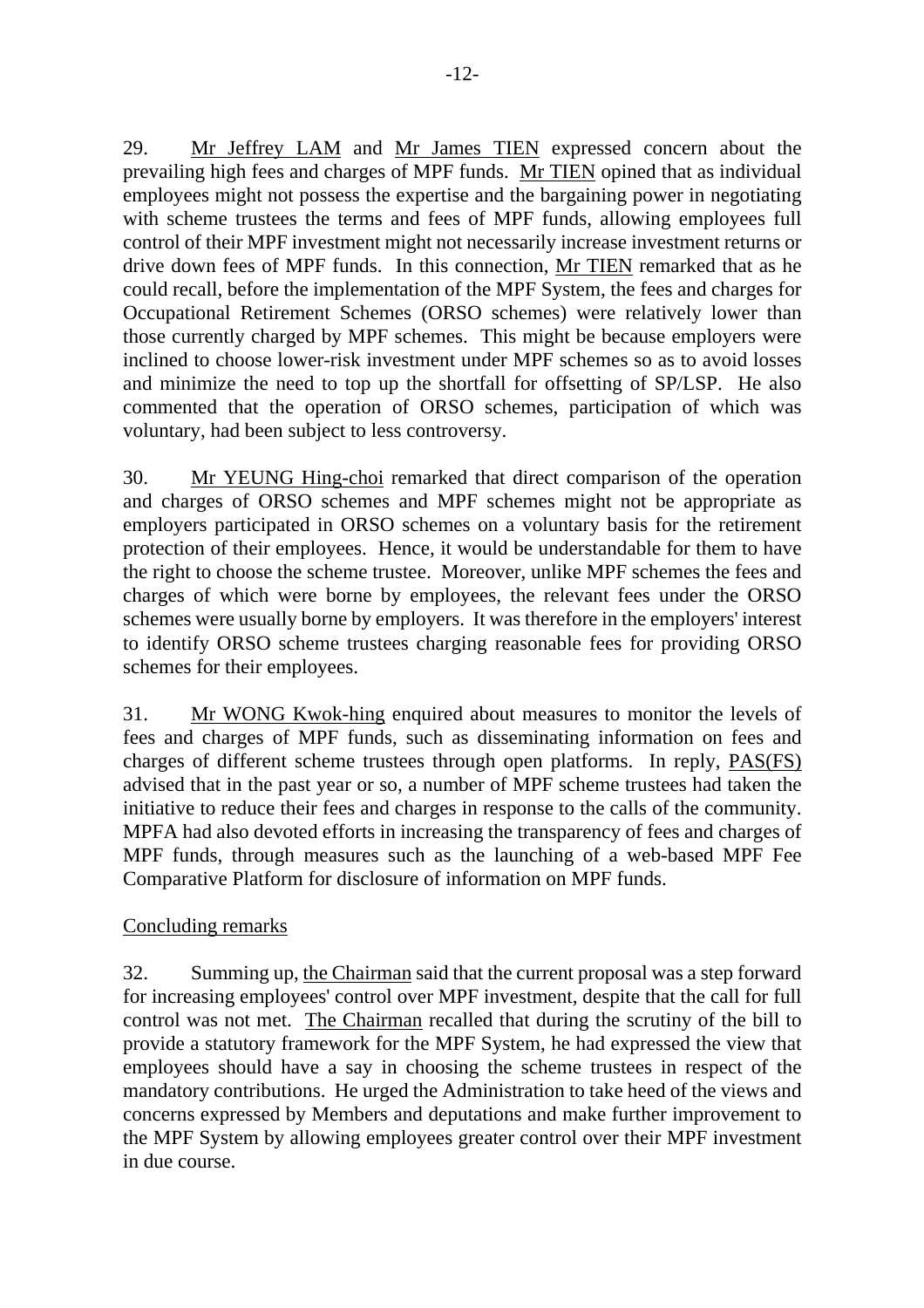#### **II. Report on write-off of a judgement debt**

|                                | (LC Paper No. $CB(1)1771/07-08(05)$ — Administration's paper on report on<br>write-off of a judgement debt                             |  |  |     |
|--------------------------------|----------------------------------------------------------------------------------------------------------------------------------------|--|--|-----|
| LC Paper No. $CB(1)2015/07-08$ | -Background brief on<br>Administration's proposal to write<br>off a judgement debt prepared by the<br>Legislative Council Secretariat) |  |  | the |

33. At the invitation of the Chairman, the Deputy Director of Government Logistics (DD/GL) briefed members on the report on write-off of a judgement debt amounting to \$17,025,082.44 (inclusive of costs of action and interest calculated up to 5 September 2007). The Administration had consulted the Panel on 6 June 2005 on the proposal to write off a debt owed by the Hong Kong Auctioneers & Estate Agency Ltd (the auctioneer). He highlighted the follow-up actions taken by the Administration in response to Panel members' request, as follows:

- (a) The Government Logistics Department (GLD) referred the case to the Police for investigation to establish whether any criminal offence had been committed by the auctioneer or its Managing Director. The Police informed GLD on 18 April 2007 that their investigation had been completed and that there was insufficient evidence to support a charge against any person. The Police re-examined the case after noting that the Managing Director of the auctioneer had returned to Hong Kong and informed GLD on 9 July 2007 that there would be no prosecution due to insufficient evidence.
- (b) Internal investigation had been conducted to ascertain whether any of the officers involved in managing the contract with the auctioneer giving rise to the debt case (covering the period from 1 April 1996 to 31 August 1998) had failed to discharge their duties properly; and the responsibilities and accountability of individual officers concerned in relation to the default in payment proceeds. Disciplinary actions had been taken against officers who should be held responsible for the failure to supervise the contract in accordance with the established civil service disciplinary mechanism. Improvement measures had also been formulated to step up the monitoring of payments, including requirement for quarterly submissions on arrears of revenue, comprehensive reviews of the accounting procedures relevant to the sale of government properties by auction and revamping the auction procedure by imposing tighter control over the receipt of revenue from auctions.